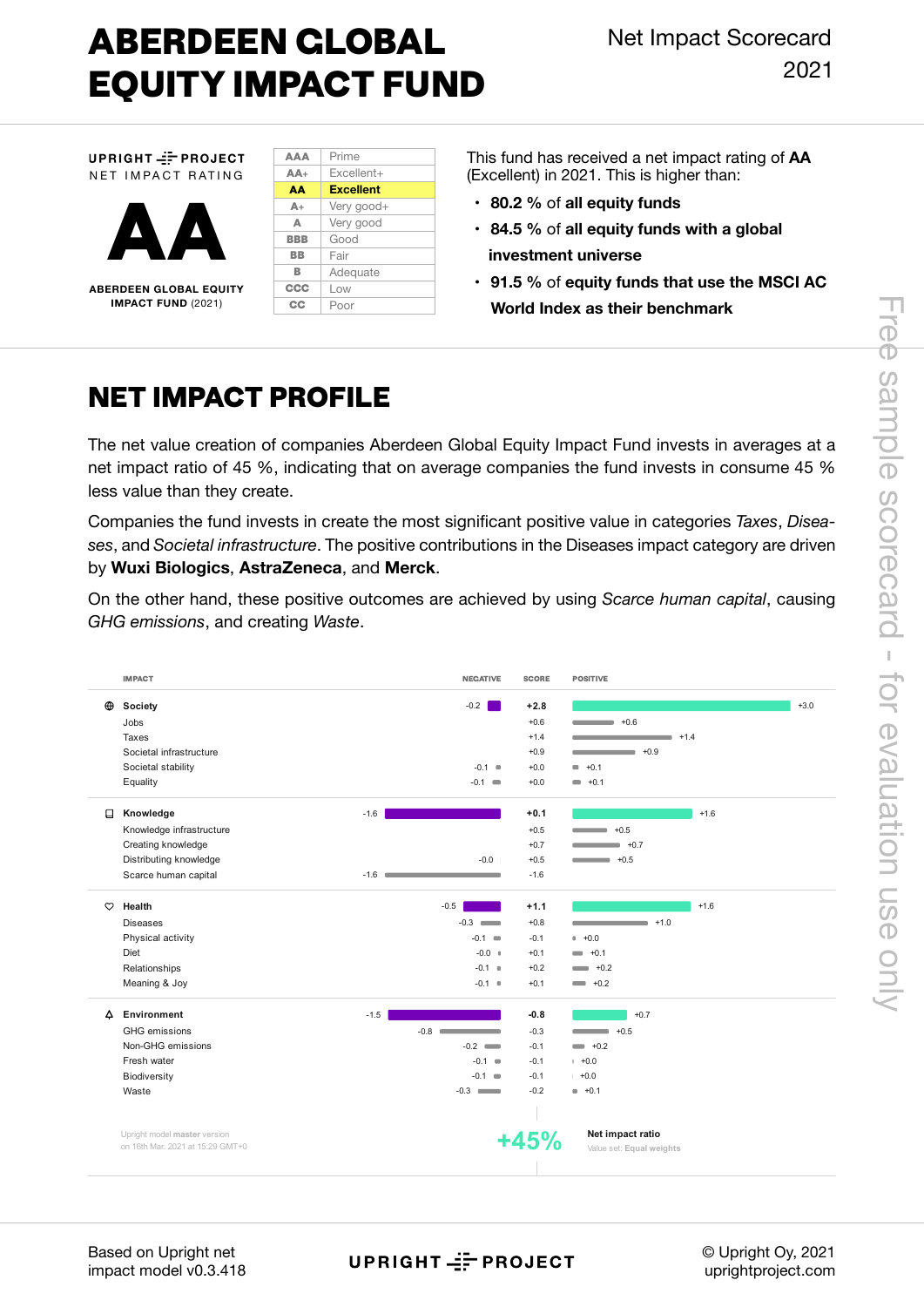# Free sample scorecard - for evaluation use only sample scorecard - tor evaluation use only

# **VALU[E](#page-5-0)S ALIGNMENT**

This section shows how well the net impact of Aberdeen Global Equity Impact Fund is aligned with the values and priorities of different stakeholders. The analysis is done by weighing impact categories based on what different stakeholders value and prioritize. Aberdeen Global Equity Impact Fund's net impact is best aligned with the values of **millenials**, and well aligned with the values of the **most wanted workforce**.

|                                 | This further case of the control of the internet |       |       |       |       |       |                       |  |  |  |
|---------------------------------|--------------------------------------------------|-------|-------|-------|-------|-------|-----------------------|--|--|--|
| Stakeholder group               |                                                  |       |       |       |       |       | This fund's alignment |  |  |  |
| <b>Millennials</b>              | $+49$                                            | $+22$ | $+26$ | $+29$ | $+17$ | $+33$ | Well aligned          |  |  |  |
| Most wanted workforce           | $+34$                                            | -11   | -5    | $+1$  | $-16$ | $+12$ | Well aligned          |  |  |  |
| Asset owners                    | $+14$                                            | -39   | $-32$ | $-23$ | -43   | -9    | Somewhat aligned      |  |  |  |
| Net impact ratio in stakeholder |                                                  |       |       |       |       |       |                       |  |  |  |

*group's value set, %*

*The values of stakeholder groups are based on Upright's annual <i>Impact at Work and Survey for professional investors questionnaires (N=1500).*

# **IMPACT DELTA**

The below table shows the difference between the impact of Aberdeen Global Equity Impact Fund and select reference indices and companies within different impact dimensions. The data shows that Aberdeen Global Equity Impact Fund outperforms the reference groups in general, and especially in the **Environment** impact dimension.

|                      |           |         |            | Dowl Jones Industrial |        | Dow Jones Internet | Nasdaq Composite | Sep Furove 350 |
|----------------------|-----------|---------|------------|-----------------------|--------|--------------------|------------------|----------------|
| <b>Dimension</b>     | This fund | SBP 500 | SAP SOLVED |                       |        |                    |                  | Fresh inn      |
| Society              | $+0.4$    | $+0.4$  | $+0.5$     | $+0.7$                | $+0.3$ | $+0.6$             | $+0.4$           | $+0.5$         |
| Knowledge            | $+0.5$    | $+0.3$  | $+0.3$     | $+0.6$                | $+0.3$ | $+0.1$             | $+0.6$           | $+0.7$         |
| Health               | $+0.7$    | $+0.7$  | $+0.5$     | $+0.7$                | $+0.6$ | $+0.8$             | $+0.5$           | $+1.3$         |
| Environment          | $+0.9$    | $+0.8$  | $+0.5$     | $+0.7$                | $-0.3$ | $+0.2$             | $+1.3$           | $+2.1$         |
| Net impact ratio, pp | $+34$     | $+30$   | $+24$      | $+36$                 | $+15$  | $+20$              | $+40$            | $+72$          |

*The scores for reference indices used for calculating the deltas are index-weight weighted averages of the dimension scores of the companies that are included in each index.*

Based on Upright net impact model v0.3.418

UPRIGHT == PROJECT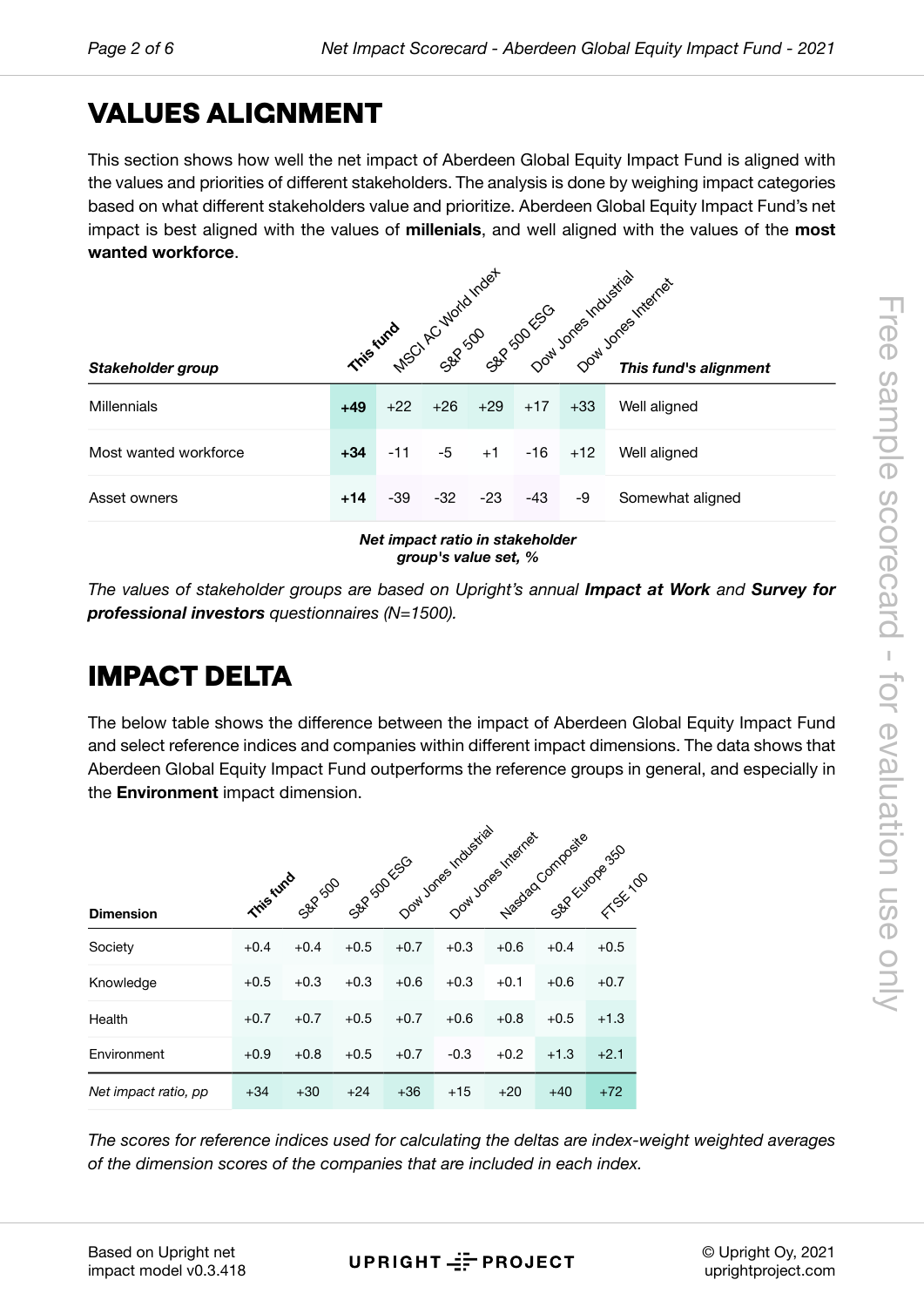# **TOP [HO](#page-5-0)LDINGS**

The below tables list top holdings in the fund, sorted by both porfolio weight and net impact ratio. The company with the highest net impact ratio held by the fund is **Bank Ryat Indonesia Tbk**, which has a strong positive impact on *Equality*.

### **Top holdings by net impact ratio**

### **Top holdings by weight**

| Holding                   | <b>Strongest impact</b>                  | NIR*   | Weight | Holding               | Strongest impact                      | NIR*   | Weight |
|---------------------------|------------------------------------------|--------|--------|-----------------------|---------------------------------------|--------|--------|
| Bank Rakyat Indonesia Tbk | $\oplus$ Equality +7.5                   | $+84%$ | 1.1%   | <b>Wuxi Biologics</b> | $\heartsuit$ Diseases +7.9            | $+59%$ | 4.2 %  |
| Chegg                     | $\Box$ Distributing knowledge +5.2       | $+82%$ | 1.6 %  | <b>Tetra Tech</b>     | $\Box$ Creating knowledge +4.1        | $+75%$ | 3.6 %  |
| <b>Tetra Tech</b>         | $\Box$ Creating knowledge +4.1           | $+75%$ | 3.6%   | Prologis              | $\oplus$ Taxes +2.0                   | $+38%$ | 3.5%   |
| <b>RELX</b>               | $\Box$ Distributing knowledge +3.1       | $+69%$ | 1.5%   | UnitedHealth          | $\heartsuit$ Diseases +1.8            | $+62%$ | 3.4 %  |
| Clinigen                  | $\Box$ Creating knowledge +5.4           | $+69%$ | 1.6 %  | Salesforce.com        | $\oplus$ Taxes +1.5                   | $+13%$ | 3.3%   |
| Safaricom                 | $\Box$ Knowledge infrastructure +2.7     | $+67%$ | 3.2%   | Vestas                | 4 GHG emissions +3.0                  | $+65%$ | 3.2%   |
| Vestas                    | $\triangle$ GHG emissions $+3.0$         | $+65%$ | 3.2%   | Safaricom             | $\Box$ Knowledge infrastructure +2.7  | $+67%$ | 3.2%   |
| Ørsted                    | $\oplus$ Societal infrastructure +5.2    | $+64%$ | 2.9 %  | Samsung SDI           | $\oplus$ Societal infrastructure +1.4 | $-38%$ | 3.2%   |
| Hannon Armstrong          | Societal infrastructure +3.7<br>$\oplus$ | $+64%$ | 2.2%   | Equinix               | $\Box$ Knowledge infrastructure +4.0  | $+56%$ | 3.1%   |
| UnitedHealth              | $\heartsuit$ Diseases +1.8               | $+62%$ | 3.4%   | NextEra Energy        | $\oplus$ Societal infrastructure +4.3 | $+36%$ | 3.1%   |

*\*NIR = net impact ratio*

# **NET IMPACT RATINGS DISTRIBUTION**

The figure below shows the distribution of companies with different net impact ratings in the fund. The weights shown in the figure represent the total weight of holdings that belong to companies with a given net impact rating. Most companies that the fund invests in belong in the **AA** rating category.



Based on Upright net impact model v0.3.418

UPRIGHT == PROJECT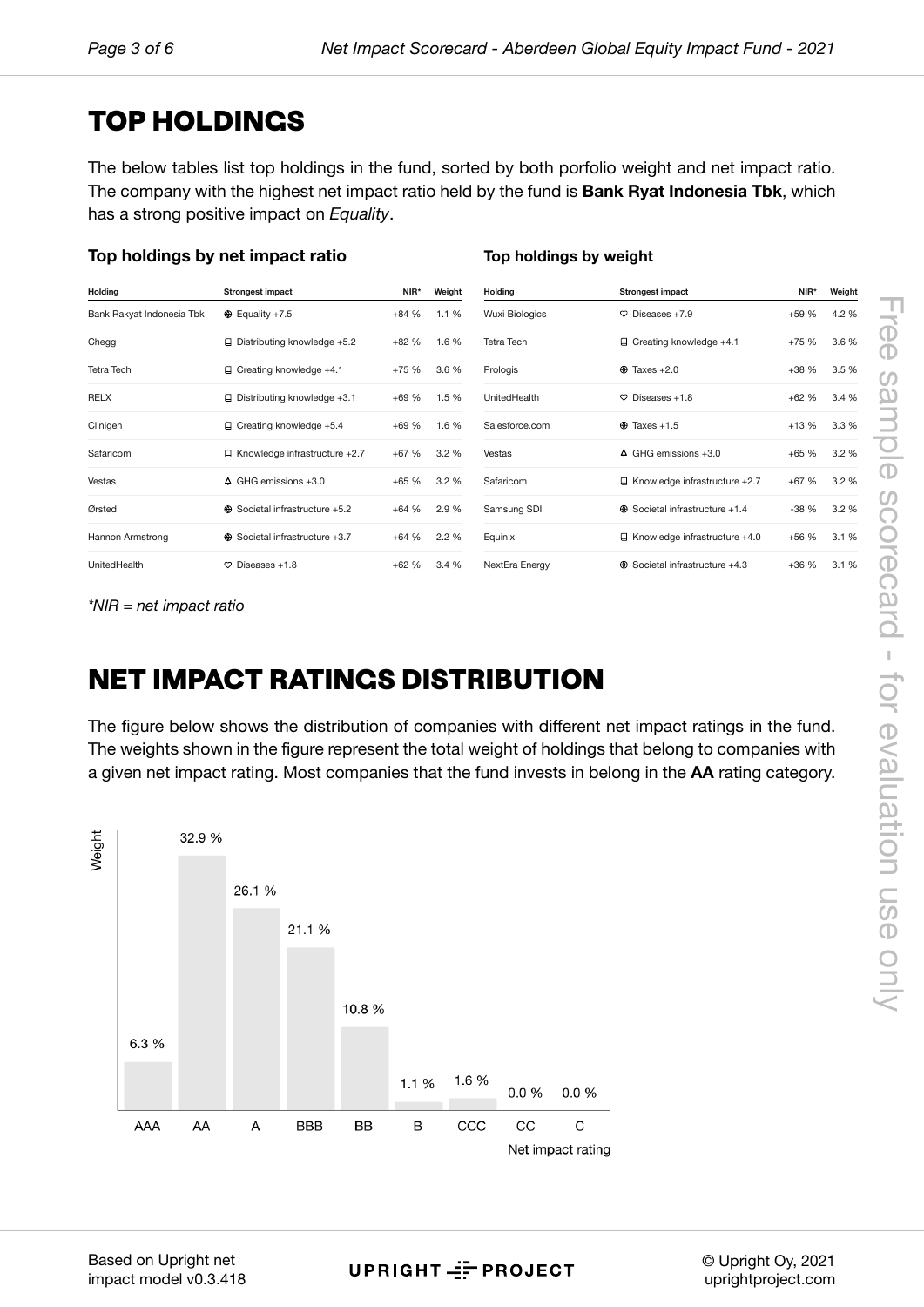# **NETI[M](#page-5-0)PACT OVER TIME**

The figure below shows the portfolio-weight weighted average net impact ratio of the fund's holdings compared to its benchmark (*MSCI AC World Index*) for the last two years. Over this period, the fund has consistently outperformed its benchmark in terms of net impact.

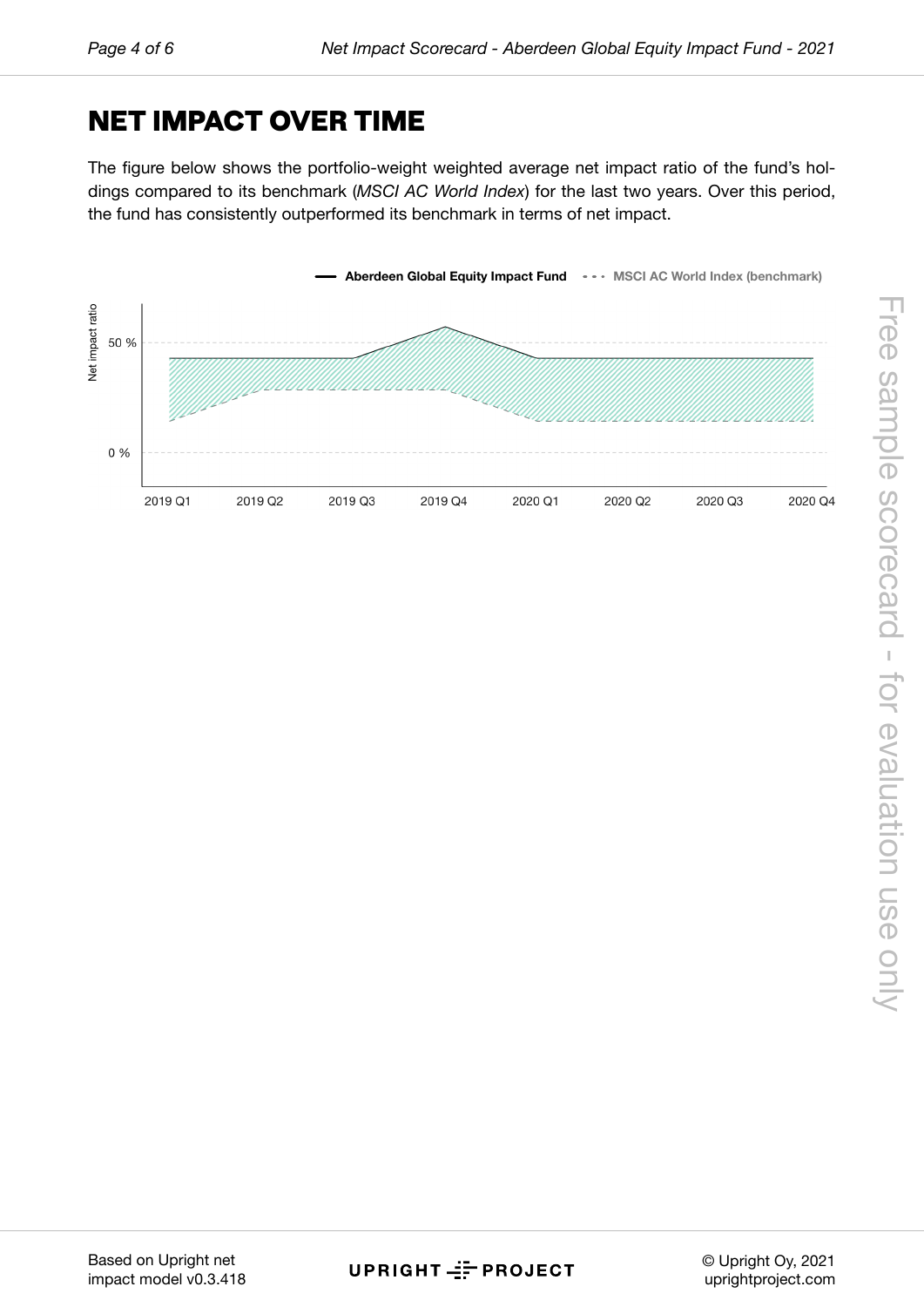# **APPE[N](#page-5-0)DIX A: SHAREABLE ASSETS**



Based on Upright net impact model v0.3.418

### UPRIGHT == PROJECT